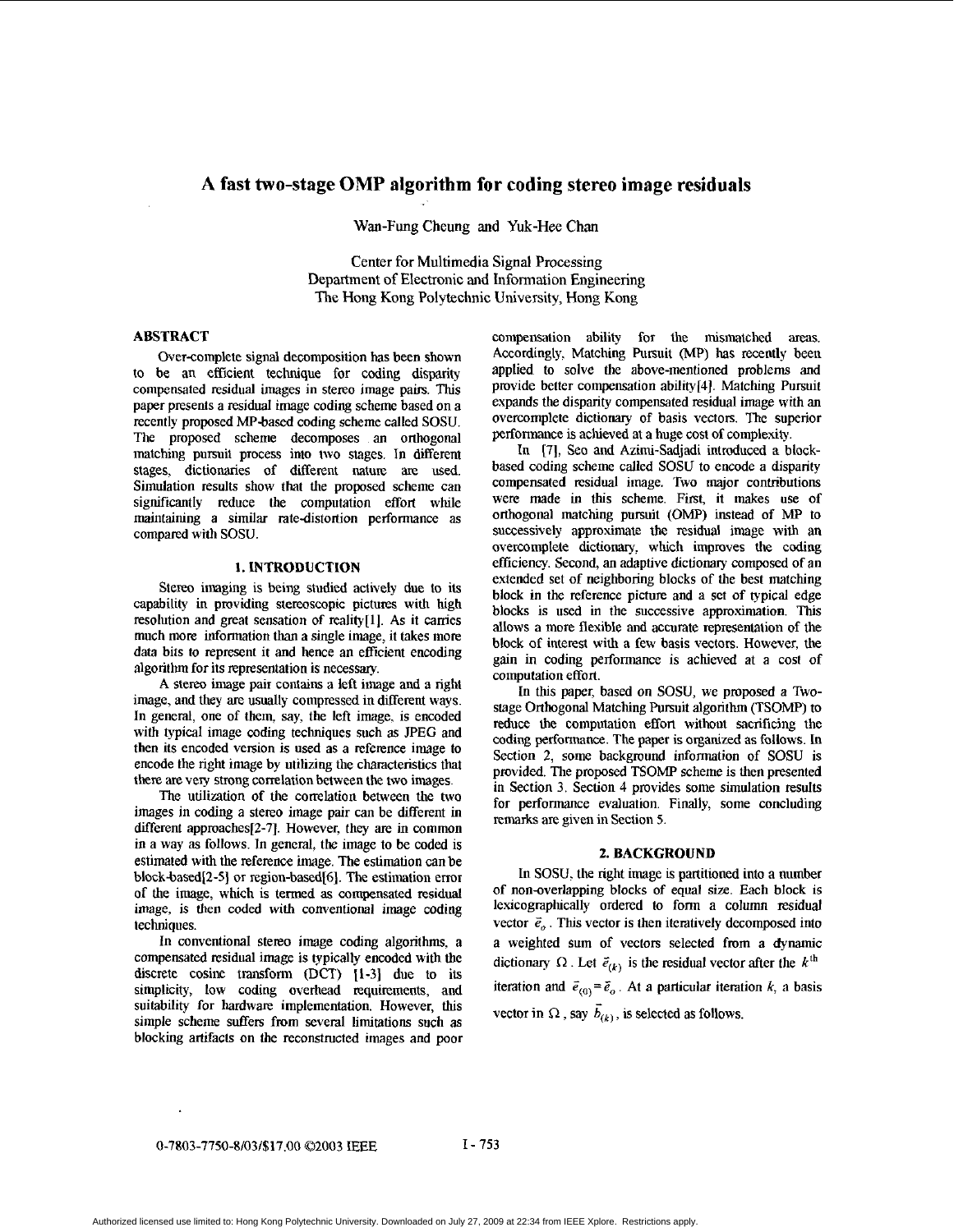$$
\bar{b}_{(k)} = \arg \max_{\bar{b}_j \in \Omega} \left| \bar{e}_{(k-1)}^t \bar{b}_j \right| / \left\| \bar{b}_j \right\| \tag{1}
$$

where  $\vec{e}_{(k)}^t$  is the transpose of  $\vec{e}_{(k)}$ . The residual vector  $\vec{e}_{(k)}$  and the dictionary are then updated with the selected  $\vec{b}_{(k)}$ . This selection process involves a number of inner products and repeats until a particular criterion is satisfied. Accordingly. it contributes significantly to the complesily of the scheme. Comparativcly speaking, the realization

effort paid for other activities is neglectable. Obviously, the number of inner products involved in searching a basis vector in  $\Omega$  is directly proportional to the number of elements in  $\Omega$ . In SOSU, the dictionary is combined with two sets of basis vectors. One comes from an extended set of neighboring blocks of the best matching block in the reference picture and the other comes from a set of typical edge blocks[8] as shown in Fig.1. The nature of the two sets is completely different and their targets are different. If a block is better represented with an element of one of the sets, it will be unlikely that it can also be represented with an element coming from the other set. Hence. one can reduce the size of the dictionary by, at each iteration, selecting one of the sets as the dictionary to search the best basis vector for the current residual vector.

The selection cannot be achieved with a simple classification of the residual vector **as** both the residual vector and the dictionary change every iteration in OMP. Besides, it is difficult to find a simple criterion to classify a block into the corresponding classes. In the following Section, a modification to SOSU is made to achieve this goal.



#### **3. TWO-STAGE OMP**

Fig.2 shows the proposed Two-stage Orthogonal Matching Pursuit **(TSOMP)** stereo image coding system. The left image is first encoded with a typical image coding scheme such as PEG and the reconstmcted left image is used as the reference image for coding the right image. The right image is partitioned into non-overlapping blocks of equal size. For each block, a searching region is defined in the reference image and, from the searching region **llie** best-matclung block of the block is located subject to the MSE criterion. The disparity vector of the block is then determined. The best-matching block is subtracted from the block of interest to produce a disparity compensated residual block.



Fig2 A stereo image coding system using Two-stage Otihogonal Matching Pursuit (TSOMP)



Fig.3 Flow diagram of the proposed Two-stage OMP scheme

The disparity compensated residual block is lexicographically ordered to form a column residual vector  $\vec{e}_o$ . This vector is then successively approximated with OMP. The dictionary  $\Omega$  used for the approximation is composed of two sets of basis vectors and both of them are defined as in [7]. Let  $\Omega_c$  be the set contains the basis vectors extracted from the support region inside the searching region and  $\Omega_e$  be the set of lexicographically ordered edge blocks shown in Fig.1. Unlike SOSU, **only**  one of them is used to **search** a basis vector at each iteration. Fig.3 shows the flow diagram of the proposed scheme

At a particular iteration k, either  $\Omega_c$  or  $\Omega_e$  is selected to be  $A$ , the active dictionary for the iteration. A basis vector in  $\Lambda$ , say  $\bar{b}_{(k)}$ , is selected as follows.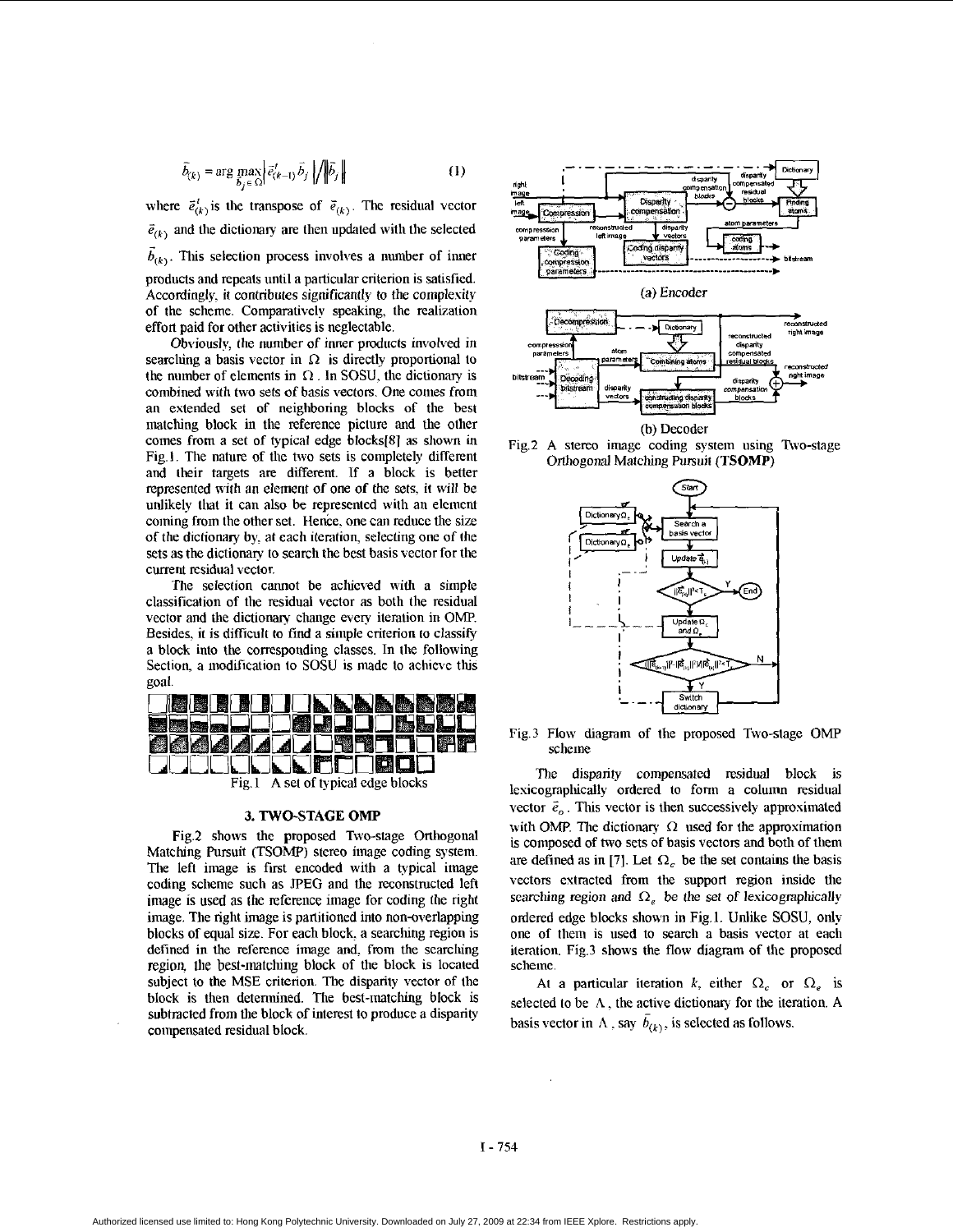$$
\vec{b}_{(k)} = \arg \max_{\vec{b}_j \in \Lambda} \left| \vec{e}_{(k-1)}^t \vec{b}_j \right| / \left\| \vec{b}_j \right\| \tag{2}
$$

where  $\vec{e}_{(k)}$  is the residual vector after the  $k^{\text{th}}$  iteration and  $\tilde{e}_{(0)} = \tilde{e}_o$ . After  $\tilde{b}_{(k)}$  is determined, the residual vector is updated to he -

$$
\vec{e}_{(k)} = \vec{e}_{(k-1)} - \alpha_{(k)}\vec{b}_{(k)} \tag{3}
$$

where

$$
\alpha_{(k)} = \left| \vec{e}_{(k-1)}^{\text{t}} \vec{b}_{(k)} \right| / \left\| \vec{b}_{(k)} \right\|^2 \tag{4}
$$

The basis vector  $b_{(k)}$  is then dropped and all elements remained in  $\Omega_e$  and  $\Omega_c$  are updated with

$$
\vec{b}_i := \vec{b}_i - \left(\vec{b}_i \cdot \vec{b}_{(k)} / \left\| \vec{b}_{(k)} \right\|^2 \right) \vec{b}_{(k)} \qquad \forall \vec{b}_i \in \Omega_e \cup \Omega_c \quad (5)
$$

At the end of each iteration, the relative marginal improvement in distortion,  $\Delta I_r$ , which is defined as

$$
\Delta I_r = (\|\vec{e}_{(k-1)}\|^2 - \|\vec{e}_{(k)}\|^2)/\|\vec{e}_{(k-1)}\|^2 \qquad (6)
$$

is computed to judge if one should switch the dictionaries for next iteration. **They are** switched when AI, is less **than** a predefined threshold T, as it implies that the basis vectors in the active dictionary **are** not suitable for representing the residual vector **any** more.

The active dictiomy for **searching** the first basis vector is selected to be  $\Omega_e$ . This is based on our observation that, for typical stereo image pairs. the first basis vector obtained in the successive approximation usually comes from  $\Omega$ , when  $\Omega$  is used in our simulations.

The successive approximation repeated until  $\|\vec{e}_{(k)}\|^2 \leq T_s$  is satisfied, where  $T_s$  is a predefined threshold which controls the quality *of* the reconstmcted image block. The disparity compensated vector  $\vec{e}_o$  is then approximated to he

$$
\hat{\vec{e}}_o = \sum_{k=1}^N \alpha_{(k)} \vec{b}_{(k)} \tag{7}
$$

where N is the total number of selected basis vectors.

The index of  $\vec{b}_{(k)}$  in  $\Omega$  and its associated weight

 $\alpha_{(k)}$  are paired up to form the  $k^{\text{th}}$  atom parameter of  $\hat{\vec{e}}_o$ . All atom parameters and the disparity vector of the block are encoded with entropy coding. At the decoder, these parameters can he recovered and used to reconstruct the left reconstructed image with the reconstructed right image as shown in Fig.2b.

# **4. SIMULATION** RESULTS

Simulation was carried out to evaluate the performance of the proposed coding system. The scheme proposed in **[7]** was also evaluated for comparison. In both cases, the dictionary is of size 126 where 64 is the size of  $\Omega_e$  and 62 is the size of  $\Omega_c$ . In the simulation, we set the search region for disparity estimation to be left margin 48, right margin 8, upper margin 3 and lower margin **3.** Note that more **margin** was given to the left side in the left image since **an** object in the left image is typically shifted to the left side with respect to the right image. **A** support region of size **15x 15** was defined as in [7] and the block size was chosen to be 8 x 8. **Atoms** were coded with the probabilistic model proposed in 191.

Fig.4 shows two stereo image pairs used in our simulation. Room is synthesized while the other is natural. **A** study **was** first made to investigate the probability of having an element in  $\Omega_e$  as the first basis vector during the successive approximation of a disparity compensated residual block. In **ow** simulation, we found that the percentage of blocks whose first basis vectors came from **Q,** were 72% for *Room* and **72%** for *Hcklraip*  respectively. This supports that  $\Omega_e$  should be used as the active dictionary of the first iteration.

Fig.5 shows the rate-distortion performance of various schemes. The evaluation of the distortion performance was based on the peak signal to noise ratio **(PSNR)** of the reconstructed right unage. In pariicular, it is defined as

$$
PSNR = 20\log_{10}\left(255/||D - \hat{D}||\right)
$$
 (8)

where D is the original right image and  $\hat{D}$  is the reconstructed right image. Fig.6 shows the ratecomplexity performance of various schemes. The complexity is measured in terms of number of inner products involved in encoding the right image. **As** a matter of fact, in the realization of the schemes, more than *91%* of the computation effort was paid for computing inner products of vectors. Each curve in the Figures was obtained by varying the value of  $T<sub>s</sub>$  when a particular scheme was simulated.

SOSU-IE and SOSU-I are, respectively, Seo and Azimi-Sadjadi's original scheme[7] and its variant where  $\Omega_e$  is not included in  $\Omega$ . **TSOMP**(x) is the proposed scheme, where x is the value of  $T_r$  used. By comparing SOSU-IE and SOSU-I, one can see that including  $\Omega$ , in  $\Omega$  can significantly improve the rate-distortion performance at **a** *cost* of complexity. The rate-distortion performance of the proposed scheme is very close to that of SOSU-IE. However, the cost for the same improvement in rate-distortion performance is much lower than that required in SOSU-E. **As** seen in **Fig.5,** the increase in the computation effort is only *60* to 70% of that required in SOSU-IE.

It was also found that **the** performance of the proposed scheme was not sensitive to *T,* . However, as